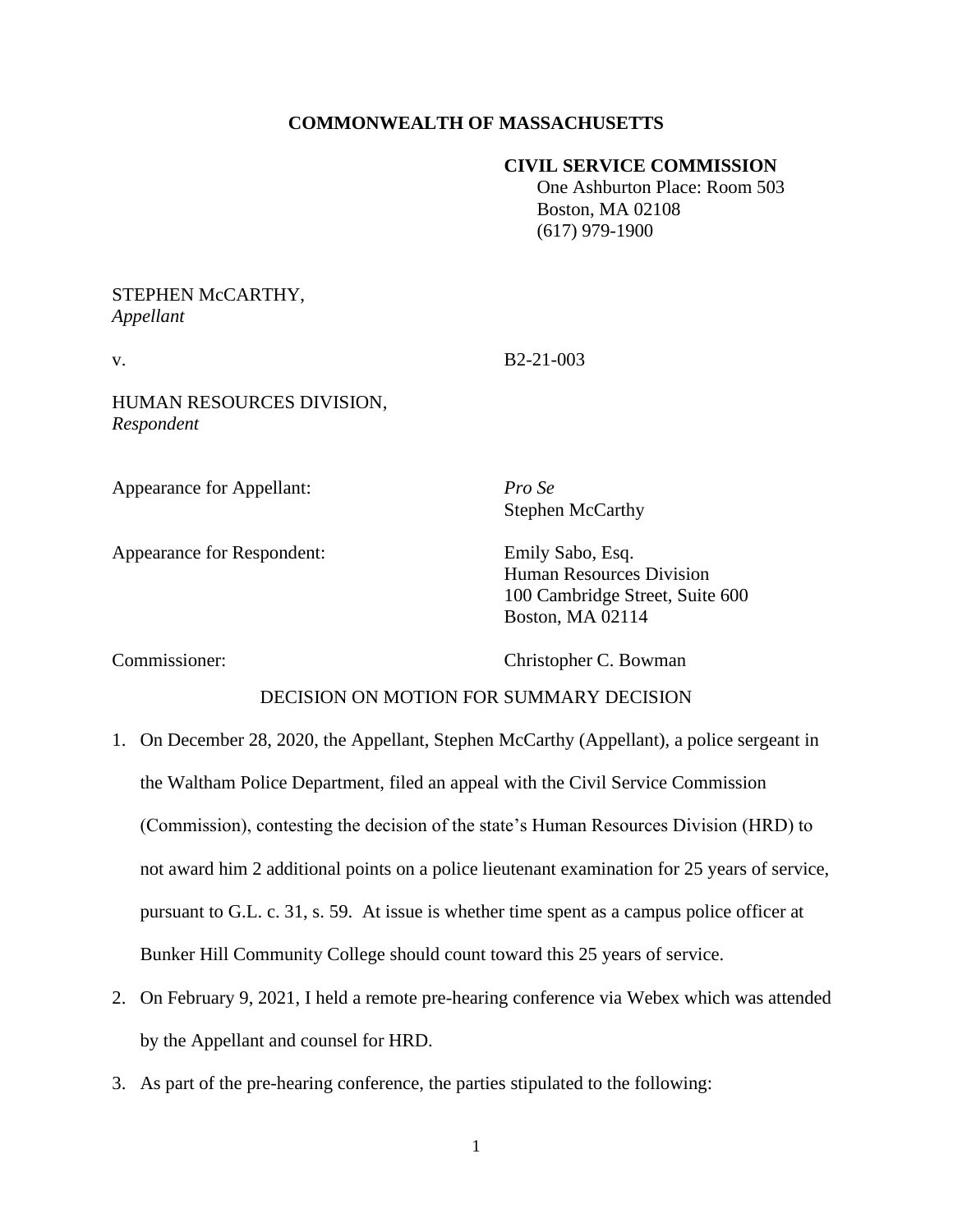- A. On September 19, 2020, the Appellant took a promotional examination for Police Lieutenant.
- B. On November 10, 2020, the Appellant received his score of 87.
- C. The Appellant did not receive 2 additional points under Section 59 for 25 years of service as HRD did not count the Appellant's time in which he served as a Bunker Hill Community College campus police officer.
- D. On December  $11<sup>th</sup>$ ,  $17<sup>th</sup>$  and  $18<sup>th</sup>$ , 2020, the Appellant filed an appeal, contesting HRD's decision not to award him 2 additional points for25 years of service provided for under Section 59.
- E. On December 18, 2020, HRD denied the appeal.
- F. On December 28, 2020, the Appellant filed a timely appeal with the Commission.
- G. On December 15, 2020, an eligible list for Waltham Police Lieutenant was established. The Appellant is tied for  $7<sup>th</sup>$  on the eligible list.
- 4. HRD argues that this is a settled matter based on prior Commission decisions, including [Ralph v. Human Resources Division, 32 MCSR 73 \(2019\),](https://www.mass.gov/doc/ralph-thomas-v-human-resources-division-21419/download) affirmed by the Superior Court (see [Ralph v. Civil Service Comm'n, Superior Court Civil Action No. 1985CV00397](https://www.mass.gov/doc/ralph-thomas-v-human-resources-division-related-superior-court-decision-22520/download)  [\(February 25, 2020\),](https://www.mass.gov/doc/ralph-thomas-v-human-resources-division-related-superior-court-decision-22520/download) under appeal in [the Appeals Court.](https://www.ma-appellatecourts.org/docket/2020-P-0977)
- 5. At the pre-hearing conference, the Appellant was not able to point to any factors that would distinguish his appeal from prior Commission decisions regarding this issue.
- 6. As referenced and agreed to at the pre-hearing, HRD had 30 days to file a Motion for Summary Decision and the Appellant had 30 days thereafter to file a reply.
- 7. HRD filed its motion on March 10, 2021. The Appellant did not file a reply .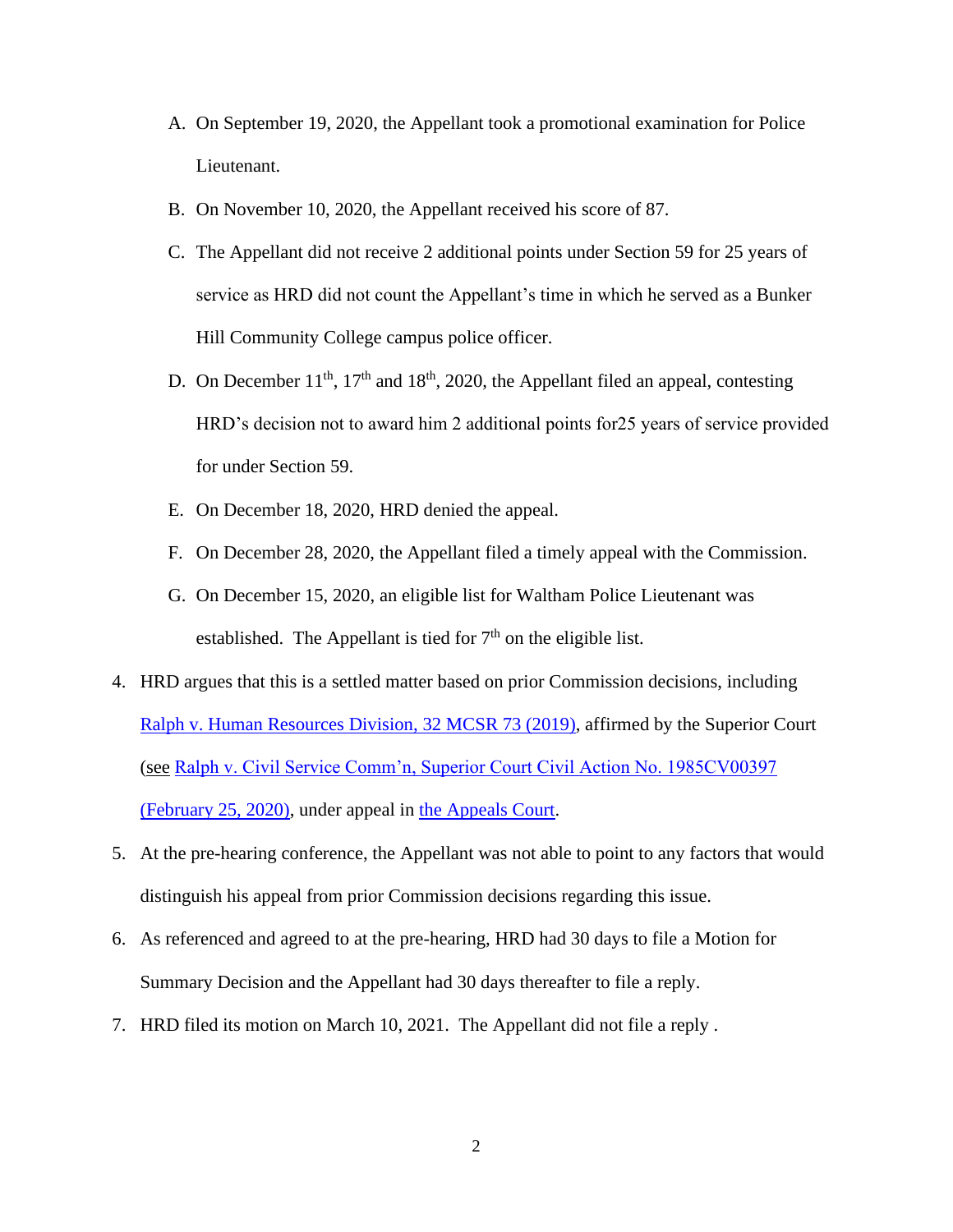#### *Legal Standard for Summary Disposition*

An appeal may be disposed of on summary disposition when, "viewing the evidence in the light most favorable to the non-moving party", the undisputed material facts affirmatively demonstrate that the non-moving party has "no reasonable expectation" of prevailing on at least one "essential element of the case". See, e.g., Milliken & Co., v. Duro Textiles LLC, 451 Mass. 547, 550 n.6, (2008); Maimonides School v. Coles, 71 Mass.App.Ct. 240, 249 (2008); Lydon v. Massachusetts Parole Board, 18 MCSR 216 (2005).

#### *Applicable Civil Service Law*

 Section 2(b) of G.L. c. 31 addresses appeals to the Commission regarding persons aggrieved by "… any decision, action or failure to act by the administrator, except as limited by the provisions of section twenty-four relating to the grading of examinations …." It provides, *inter alia;*

"No decision of the administrator involving the application of standards established by law or rule to a fact situation shall be reversed by the commission except upon a finding that such decision was not based upon a preponderance of evidence in the record." Id.

 Pursuant to G.L. c. 31, § 5(e), HRD is charged with: "conduct[ing] examinations for purposes of establishing eligible lists." In Cataldo v. Human Resources Division, 23 MCSR 617 (2010), the Commission stated that " … under Massachusetts civil service laws and rules, HRD is vested with broad authority to determine the requirements for competitive civil service examinations … ".

Section 59 of G.L. c. 31 provides in relevant part that:

"Notwithstanding the provisions of any law or rule to the contrary, a member of a regular police force or fire force who has served as such for twenty-five years and who passes an examination for promotional appointment in such force shall have preference in promotion equal to that provided to veterans under the civil service rules."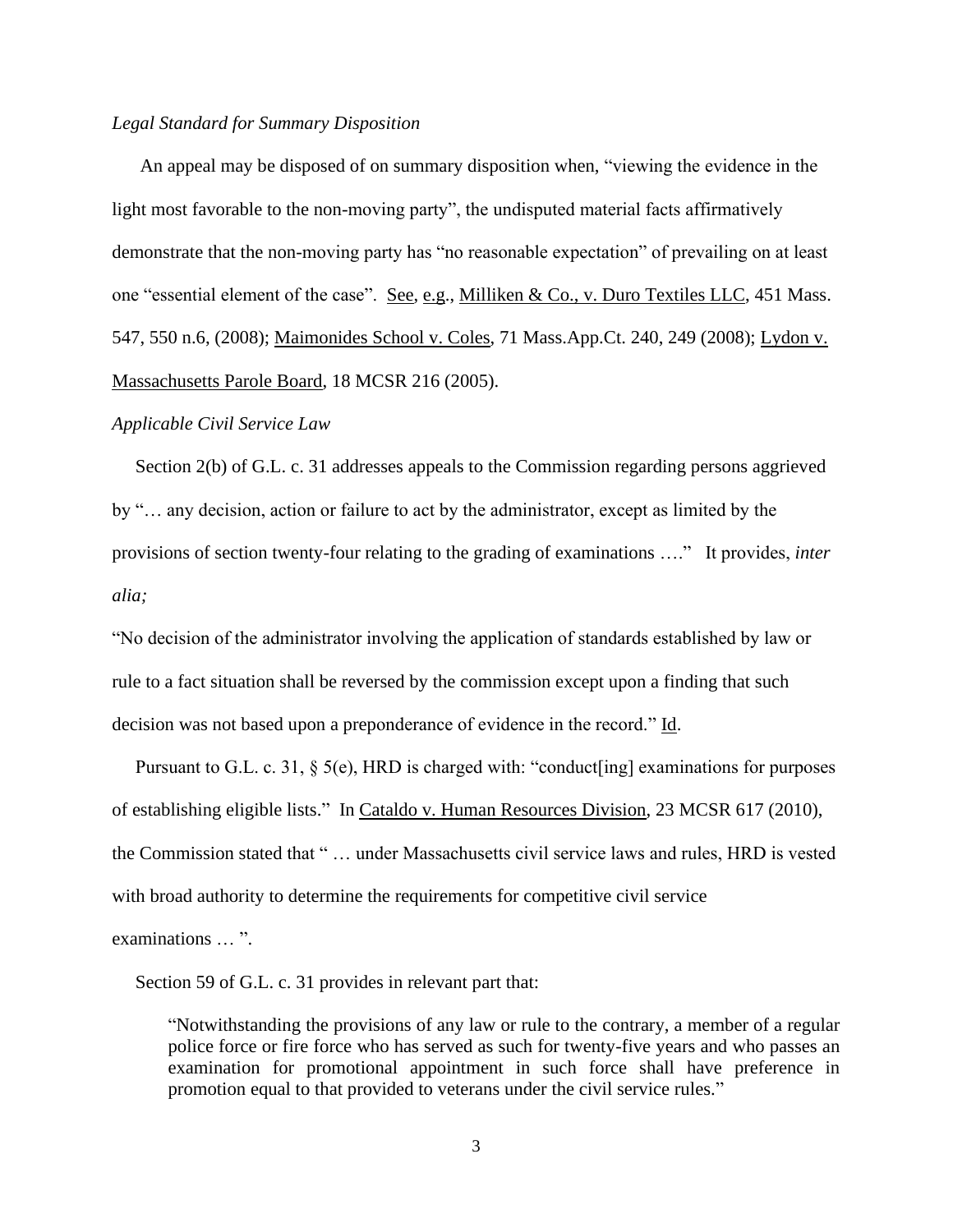#### *Analysis*

 Based on the undisputed facts, and for the reasons cited by HRD in their motion for summary decision, the Appellant's appeal is dismissed.

 In Ralph, the Commission considered whether an officer's former service as a UMASS Lowell campus police officer in 1992-1993 should be credited toward the 25-year promotional preference. The Commission concluded that "[t]hese limited grants of police power are essentially no different from the limited, rather than general, police powers that are granted to many other persons who are not, thereby, deemed 'regular' police officers." Id*.* (citing G.L.c.22C, §56 et seq; Commonwealth v. Mullen, 40 Mass.App.Ct. 404, rev.den*.* 423 Mass. 1105 (1996) (cataloguing statutes providing limited grants of police powers)). The Commission found that his employment on the UMASS campus police was not on "a regular police force" and "HRD was justified to conclude that his employment at UMass Lowell did not qualify for creditable time toward the 25-Year Promotional Preference." Id*.*

 HRD was justified in not crediting the Appellant's time as a Bunker Hill Community College campus police officer from 1994-1996 toward the 25-Year Promotional Preference as this was not service as "a member of a regular police force" as required by Chapter 31, § 59. As a campus police officer, and particularly during the time frame in which he served,  $\frac{1}{1}$  the Appellant was not performing the same work as a member of a regular police force.

 Furthermore, the Appellant's experience occurred on a community college campus, which the Commission has suggested would be less likely to rise to the level of a regular police force. Arakelian v. Human Resources Division, 30 MCSR 253 n.5 (2017) ("The level of inquiry regarding the experiences of campus police at state community colleges may or may not be

<sup>1</sup> See Ralph, 32 MCSR 73 (discussion of 2014 legislative changes and how they could not be read to apply to service at UMASS Lowell campus in 1993).